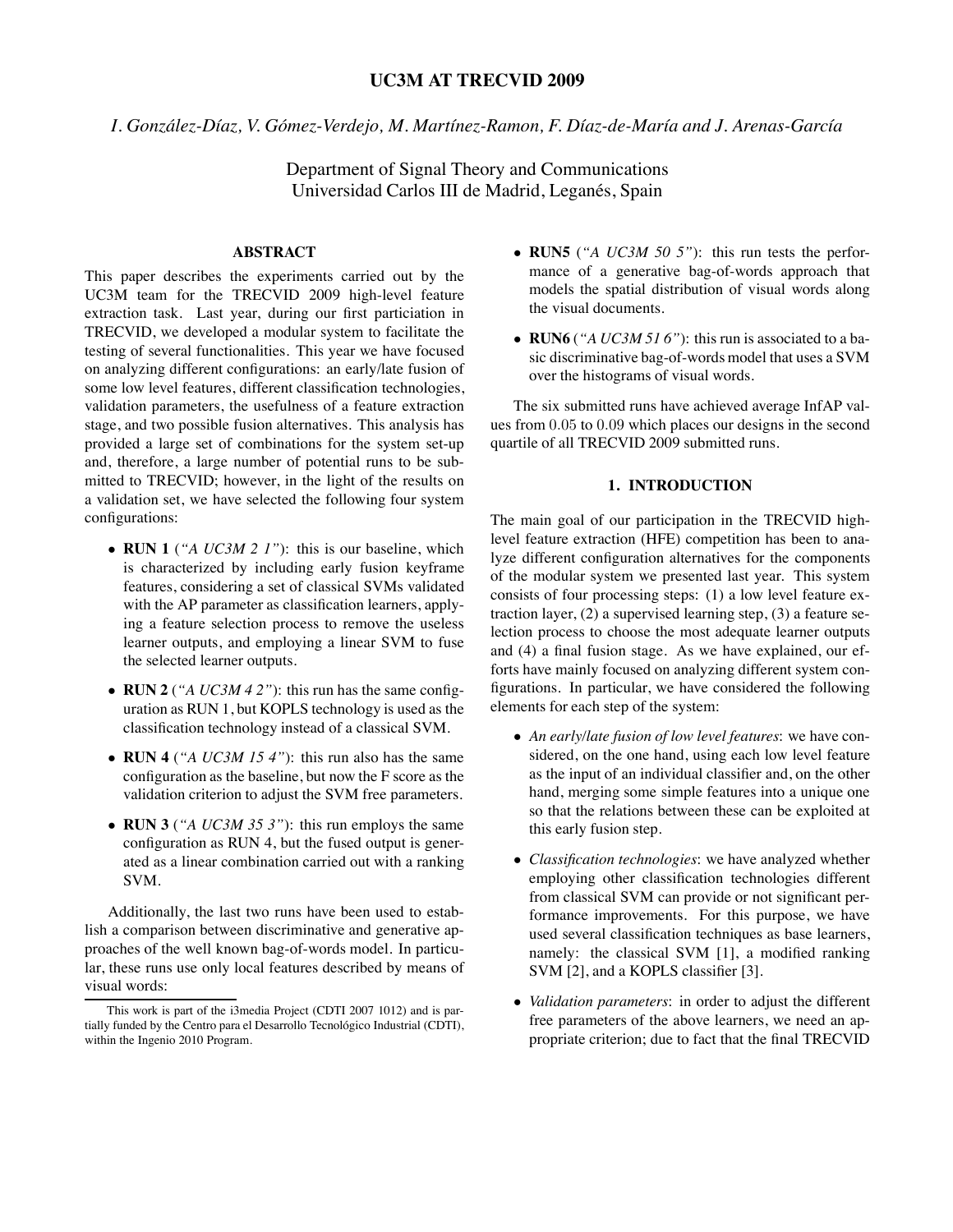results are measured in term of InfAP, using the AP parameter as the validation criterion seems reasonable, we have decided to explore other alternatives such as the balanced classification error and the F score [4].

- *• Feature selection*: after training all learners, we have included a feature selection step, so that we can remove the worst-performance learners and, consequently, fuse only the most appropriate learner outputs in the following system step.
- *• Fusion stage*: two possibilities have been explored to carry out a linear combination of the (selected) learner outputs: a classical linear SVM and linear ranking SVM.

Since the analysis of these configurations has provided a great variety of runs, we have calculated the validation InfAP value at the final system output in order to select the ones that were submitted to TRECVID 2009. According to this idea, we have selected the four runs which showed the best performance, as well as those whose results allowed us to decide which system elements were more appropriate.

Additionally, we wanted to check the isolated performance of individual learners that use only local features. For this purpose, our submissions have also served to establish a comparison between generative and discriminative approaches to the bag-of-words model. It is worth noting that, as observed from the experiments, the bag-of-words model provides the best results when comparing outputs from the basic learners (those learners that take as input only one low level feature). Thus, we have laid special emphasis on the study of this classification technique.

The remainder of this paper is organized as follows: The next section presents the Low Level Features that have been extracted from the video data. In Section 3, we describe in detail the different configurations of our system and the preliminary performance analysis carried out to select the submitted runs. Next, experimental results are analyzed in Section 4. Finally, Section 5 summarizes the conclusions.

### **2. LOW LEVEL FEATURE EXTRACTION**

### **2.1. Using Mutual Information to optimize low-level descriptors**

Most of the audiovisual low-level features use some parameters that may be adjusted to produce optimal results in terms of detection performance. Hence, a main objective to accomplish before training the high-level classifiers, was to set-up the low-levels descriptors with the optimal configuration.

The *mutual information* (MI) has been used to measure the relevance of each potential input feature  $X_k$  to the classification decision  $Y$  (shot label). The mutual information  $I$ can be defined as follows:

$$
I(X_k, Y) = D\left[\rho(x_k, y) || \rho(x_k)\rho(y)\right]
$$
 (1)

where D is the Kullback-Leibler divergence or relative entropy between the joint distribution and the product of the marginal distributions of random variables  $X_k$  and  $Y$ . Equation (1) can be rewritten as follows:

$$
I(X_k, Y) = H(Y) - H(Y|X_k)
$$
 (2)

where  $H(Y)$  is the marginal entropy and  $H(Y|X_k)$  is the conditional entropy of Y after  $X_k$  is known. Intuitively, the *mutual information* measures the amount of uncertainty in Y which is removed by knowing  $X_k$ . Obviously, when  $X_k$  and Y are totally independent the value of mutual information is zero. In our implementation, a Mutual Information estimator that finds the least dependent components under a linear transformation has been used. The interested reader is referred to [5] for a complete description of the method.

The adjustment process is as follows: for each of the highlevel concepts in TRECVID 2008, a training set including both positive (keyframes belonging to shots that contain the concept) and negative images was used to obtain individual MI values. Then, the MI values for each concept were linearly averaged to allow for comparisons between different configurations. Next, we provide the list of low-level features that were involved in the study, as well as the main results obtained from the MI estimator:

- *• MPEG-7 Color Structure (CS)*: described in [6]. This feature uses a color quantization that accepts different number of bins  $nb$ . In our study, the array  $nb = \{16, 32, 64, 128, 256\}$  was tested, obtaining the best result for  $nb_{opt} = 32$ .
- *• MPEG-7 Dominant Color (DC)*: described in [6]. This descriptor allows for the adjustment of two parameters: (a) the color space *sc={RGB, YCbCr, HSV, HMMD, Linear transformation, Monochrome}*, and (b) the number of bins used in the color quantization  $nb = \{8, 16, 32, 64, 128\}$ . The pair that achieved the best results in our experiments was  $\{sc, nb\}_{opt}$  = *{*HMMD, <sup>32</sup>*}*.
- *• MPEG-7 Scalable Color (SC)*: described in [6]. In this case, two parameters were modified, namely (a) the number of coefficients used to represent the histogram  $nc = \{16, 32, 64, 128, 256\}$  and, (b) the number of discarded bitplanes  $db = \{0, 8\}$ . The best pair was found to be  $\{nc, db\}_{opt} = \{32, 0\}.$
- *• MPEG-7 Homogeneous Texture (HT)*: described in [6]. This descriptor accepts two configurations *ly={Base layer, Full layer}*, that are related to the number of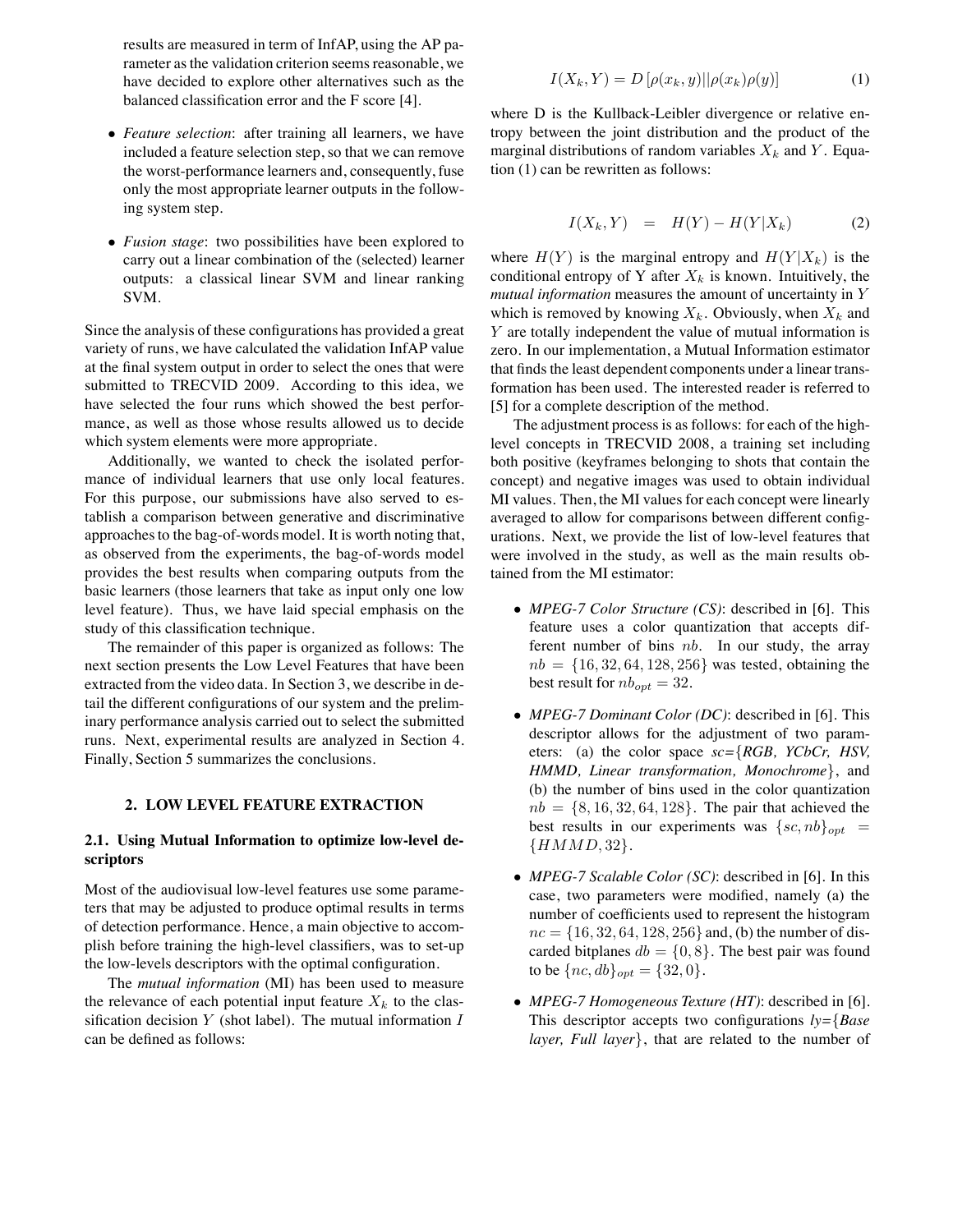coefficients used in its computation. From our experiments the *Full Layer* was selected as the final configuration.

- *• MPEG-7 Texture Browsing (TB)*: described in [6]. Again, this descriptor can work at two different layers *ly={Base layer, Full layer}*, but in this case, the *Base Layer* was found to be the optimal one.
- *• Color Correlogram (CC)*: proposed in [7], it extends the histogram by incorporating information about the spatial distribution of pixels. Consequently, this feature is computed at several scales. Two parameters were evaluated: (a) the number of bins in the color quantization  $nb = \{8, 64\}$ , and (b) the number of scales at which the correlogram is computed  $ns = \{1, 2, 3, 4\}$ . The pair that showed the best performance was  $\{nb, ns\}_{opt} = \{8, 3\}.$
- *• Color Auto-Correlogram (AC)*: the Auto-correlogram is a particularization of the correlogram that computes spatial distributions of pairs of pixels with the same color. Hence, the descriptor parametrization remains the same as for the Color Correlogram, and the best pair in this case is  $\{nb, ns\}_{opt} = \{8, 2\}.$
- *• Gray Level Co-ocurrence Matrix (GLCM)*: proposed in [8], the GLCM captures the spatial relations that give place to textures at several scales and orientations. Due to the complexity and length of the GLCM, several measures have been suggested in [8] to represent the matrix in a compact form. In particular, our implementation uses the computed variance at each scale and orientation in order to index the texture information. This descriptor employs a gray-level quantization, thus using a parameter related to the number of bins  $nb = \{8, 32, 64, 128, 256\}$ . After the experiments, the best value was found to be  $nb_{opt} = 64$ .
- *• Gabor Wavelet (GW)*: In this descriptor a bank of Gabor filters with various scales  $sc = \{2, 4, 6\}$  and orientations  $or = \{2, 4, 6\}$  is created using the Wavelet transform. Following the implementation given in [9], the output of each filter is employed to compute two measures, the mean and the variance, that are then used for indexing. The pair that turned to be the optimal one was  $\{sc, or\}_{opt} = \{4, 4\}.$

# **2.2. Low-level features**

High level feature extraction task relies on low-level features that are generated from the audiovisual content. In our system, low-level descriptors have been computed at different levels or granularities, namely (a) *Keyframe Level features*, that describe image content on each keyframe, (b) *Regular* *Grid features*, which apply some kind of spatial regionalization by dividing the image into a regular grid, and (c) *Local features* that detect and describe specially discriminant areas in the images. Next, we provide a brief description of them:

**Keyframe level features**: Each keyframe extracted from the video content is described by means of several image descriptors. In particular, all the descriptors involved in the MI study (Section 2.1), as well as the *MPEG-7 Color Layout* (CL) and *Edge Histogram* (EH) descriptors have been included in our system.

**Regular grid features**: Each keyframe has been divided using a regular grid of type 4x3. Each cell has been annotated using two compact descriptors: *Color Moments* (CM) (up to 3rd-order) in HSV color space, and *Gabor Wavelets* (GW) with two scales and four orientations.

**Local features (bag-of-words)**: Using two affine covariant region detectors, Hessian Affine Detector and Maximally Stable Extremal Regions Detector (MSER) described in [10], a set of elliptical regions is extracted for each keyframe. Then, each region (also known as keypoint) is described using a 134-dimensional descriptor that concatenates a 128 dimensional SIFT descriptor [11] and a 6-dimensional color descriptor (means and variances in CIELab color space).

Once the SIFT-based features have been extracted, a Bagof-words model is built which generates a codebook of visual words. A simple clustering technique like K-means has been used to compute those codewords that seem to consistently appear in the video corpus. Then, each image is vectorquantized so that each region descriptor is assigned to its closest codeword and a normalized histogram of words is computed. This model allows the system to work with fixedlength input vectors of size  $N (N = 1000$  in our implementation), which corresponds to the size of the vocabulary.

### **2.3. Mid-level features**

The system also incorporates a mid-level feature which is specifically suited for the *Female-human-face-closeup* category. The mid-level feature makes use of the face detector included in OpenCV [12] so that the layouts that contain faces are firstly marked. Then, the same procedure as in the local feature extraction is followed but, now, only the descriptors belonging to marked layouts are processed. The objective of this approach is to generate a highly discriminant bagof-words model for this category, since it directly works on boxes associated to faces and thus generates a specific vocabulary for them.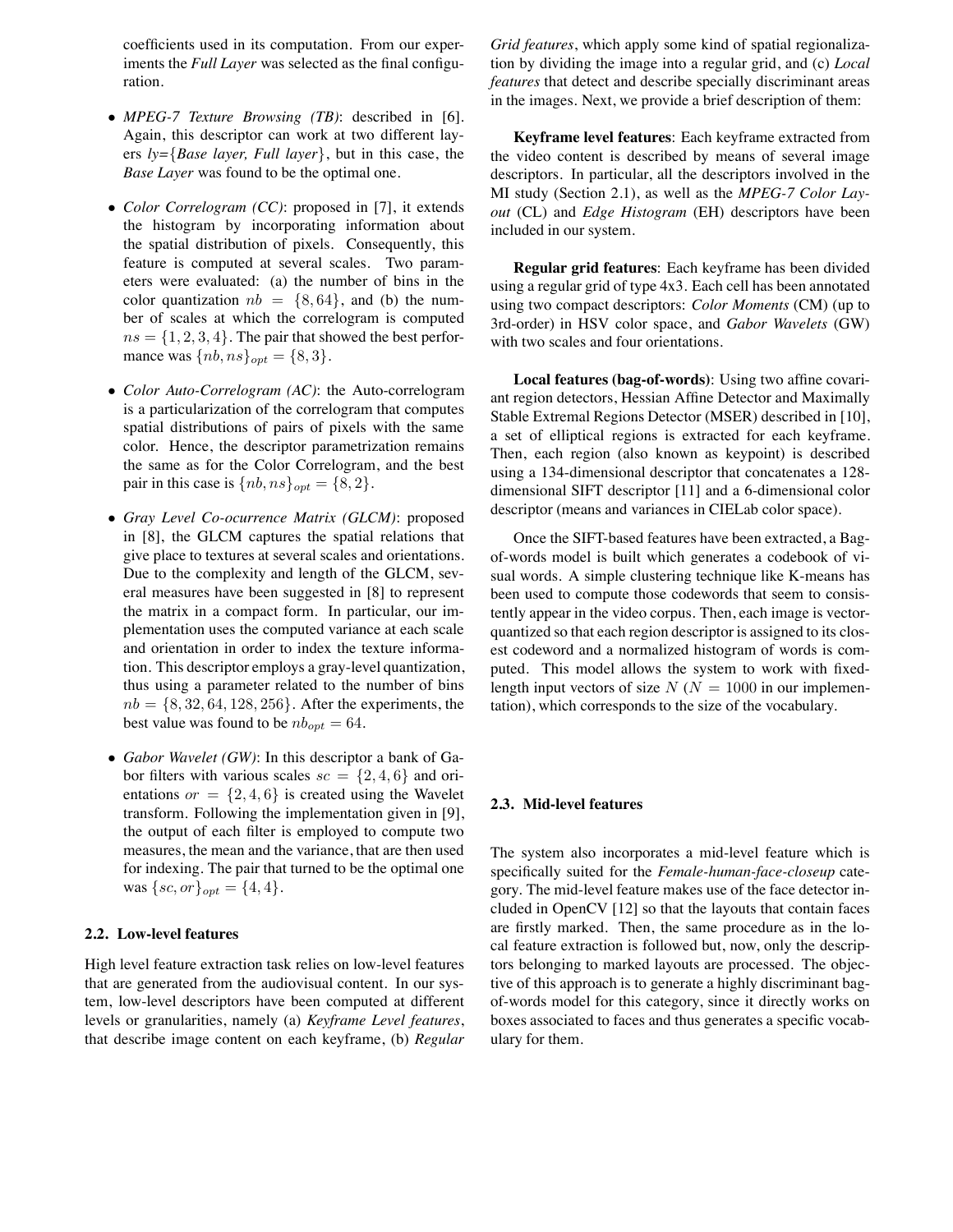

**Fig. 1**. General system architecture when Keyframe features are employed in a late fusion scheme (Subfigure (a)) and in an early fusion scheme (Subfigure (b)).

# **3. HIGH LEVEL FEATURE EXTRACTION**

In this section we are going to describe how the different runs have been created. As we have already explained, we have considered, as our starting point, a modular system architecture made up of four processing steps: (1) a low level feature extraction layer, (2) a set of supervised learning machines, (3) a learner outputs selection step and (4) a final fusion stage. Hence, in the following subsections, we will firstly describe which elements have been studied as potential components in the system and which system configurations have been selected as the runs submitted to TRECVID. Secondly, a comprehensive study of the bag-of-words model will be detailed, including a comparison between discriminative and generative approaches. As mentioned before, two of the runs were reserved for this study, mainly due to the high performance achieved by the bag-of-words features in several computer vision tasks.

#### **3.1. Early/late fusion of keyframe low-level features**

Once all the low level features have been extracted from the video data (as it has been described in Section 2), they are employed to train a classifier which solves, for each category, the desired classification problem. Regular grid features, Local features and the Mid-level features (if *Female-human-facecloseup* category is considered) are directly used as inputs of the classifiers; however, keyframe features have been grouped according to two different architectures (see Figure 3.1):

- *• Late fusion*: each feature becomes an input of a different base learner.
- *• Early fusion*: the keyframe level features have been merged into two new groups:
	- **–** Color Early Fusion: which includes all keyframe level features which are related to color.
	- **–** Texture Early Fusion: which includes all keyframe level features related to texture.

#### **3.2. Classification technologies**

Most TRECVID participants consider standard SVMs as their preferred classification technology, mainly due to their good generalization capability in the absence of large training corpus (in the TRECVID case, the number of positive samples is not very large). However, this year we wanted to check whether other classification technologies can provide similar o better performance. For this purpose, we have considered three alternatives for the base learners in our system:

- *• Standard SVM*: this first classifier consists in a C-SVM [1] trained with the LIBSVM toolbox [13]. Due to the fact that the training data set has few positive instances in comparison to the negative ones, different weights have been assigned to the positive and negative classes to alleviate this problem.
- *• A modified ranking SVM*: due to the fact that our final accuracy parameter is the InfAP, we must rank the video data so that all relevant videos are placed in the first ranking positions. For this purpose, it can be more adequate to employ a ranking SVM [14] instead of a classical C-SVM. Ranking SVM modifies the constraints of the classical SVM to force the outputs to follow a predefined rank. For instance, in document or video retrieval applications, it is convenient to employ a modified ranking SVM [2] which can force relevant data outputs to be larger than the outputs of non-relevant instances. Let us denote the subset of  $N^+$  relevant data as  $\{\mathbf{x}_i^+\}_{i=1}^{N^+}$  and the subset of  $N^$ irrelevant data as  $\{x_j^-\}_{j=1}^{N^-}$ . Then, the modified ranking SVM enforces:

$$
f(\mathbf{x}_{i}^{+}) > f(\mathbf{x}_{j}^{-})
$$
  $i = 1,..., N^{+}, j = 1,..., N^{-}$  (3)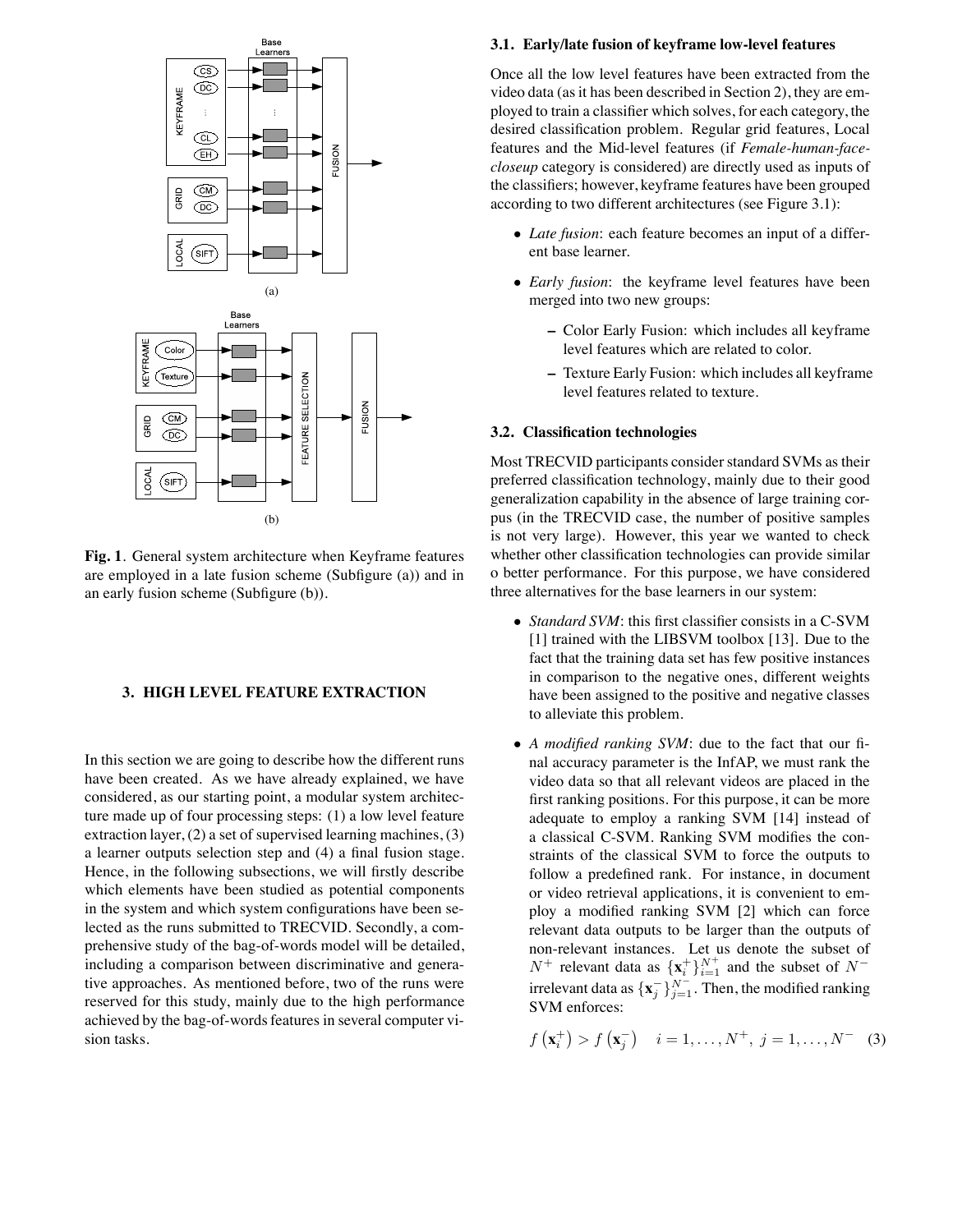This modified ranking SVM not only seems more appropriate to maximize the AP parameter, but it also alleviates the problem of the unbalanced number of positive/negative samples in each class.

*• A KOPLS approach*: KOPLS is a kernel multivariate analysis technique for feature extraction which finds optimal projections of the input data in the feature space. KOPLS extracted features are optimal in the sense that they minimize the quadratic error when used to reconstruct the labeled data. In the proposed system, we use the compact approximation to KOPLS presented in [3], followed by a simple least squares classifier.

#### **3.3. Performance measures for validation**

Another aspect to be taken into account is the performance measure that serves to adjust the free parameters of the above learners by means of a validation procedure. TRECVID results are measured in terms of InfAP, therefore, it seems reasonable to use the AP as the validation criterion. However, due to the high influence of the first ranked documents in the final value, using the AP may not be robust enough. Including the AP, we have considered three different performance measures:

*• Average precision*: Due to fact that validation data are labeled, we can directly obtain the average precision (AP) [15] value rather than the infAP. Considering the sorted list of videos returned by the system, the AP is the average of the precisions computed after truncating the list after each of the relevant videos:

$$
AP = \frac{\sum_{r \in R} \# \text{ relevant videos in the first } r \text{ elements}/r}{\# \text{ relevant videos}} \quad \text{(4)}
$$

where  $R$  is a index set with the positions of the relevant videos.

*• "Balanced" classification error*: This parameter is computed by averaging the classification error over the positive instances  $(CE^+)$  and over the negative ones  $(CE^{-})$ , i.e.,

Balanced CE = 
$$
\frac{1}{2} \left( CE^{+} + CE^{-} \right)
$$
 (5)

This approach tries to compensate the unbalanced distribution of data (positive/negative samples) in each class.

*• F-score*: The F-score [4] is often used in the field of information retrieval for measuring search, document classification, and query classification performance. It can be calculated as the harmonic mean of precision and recall:

$$
F-score = 2 \cdot \frac{precision \cdot recall}{precision + recall} \tag{6}
$$

where the precision is the number of correct returned results divided by the total number of returned results (i.e., the total number of documents classified as positive), and the recall is the number of correct returned results divided by the total number of positive samples. Then, the F-score parameter reaches its maximum value at 1 and provides the worst score at 0.

### **3.4. Classifier output selection**

After all base learners have been trained, their outputs have to be combined to obtain the final output of the global scheme. However, we have observed that some of the learner outputs show a very poor performance; therefore, removing these learners from the combination can be very useful, thus enhancing the overall system performance. For this purpose, we have tested some of the feature selection methods found in the literature [16]. However, these approaches usually selected the SIFT features as the unique relevant features. To obtain a richer representation, we have preferred to use a wrapping method and apply an exhaustive search to find the best subset of classifier outputs. Note that this method is not efficient in computational terms but, since just early fusion features are considered, the number of subsets to be evaluated is 32, which is computationally feasible<sup>1</sup>.

### **3.5. Fusion stage**

Finally, the (selected) classifier outputs have been linearly combined in order to obtain the global system output. To carry out this combination, we have considered the two kind of SVMs that have been mentioned before: a classical SVM that maximizes the classification accuracy, and a ranking  $(SVM$  that enforces that the outputs for relevant data are larger than the values for the irrelevant ones. Unlike the validation process for the base learners, here we just consider the AP to adjust the free parameters of the combination, since this is the ultimate performance measure we want to optimize.

#### **3.6. Selection of the submitted runs**

Combining all the previous alternatives in our system, we have built a great variety of possible runs. In Table 1, we show a selection of the most relevant system configurations, indicating which elements make up the system, as well as their final validation AP value (averaged over the 20 categories). The configurations that have been submitted for evaluations are pointed out in boldface and their run number is included in the first column.

As a first conclusion, we see that very similar APs are obtained in all cases, which indicates that there are not very significant differences among the studied combinations. However, we can extract some preliminary conclusions:

 $1$ This is the reason why the feature selection stage has only been included in the scheme with early fusion (see Fig. 1(b)).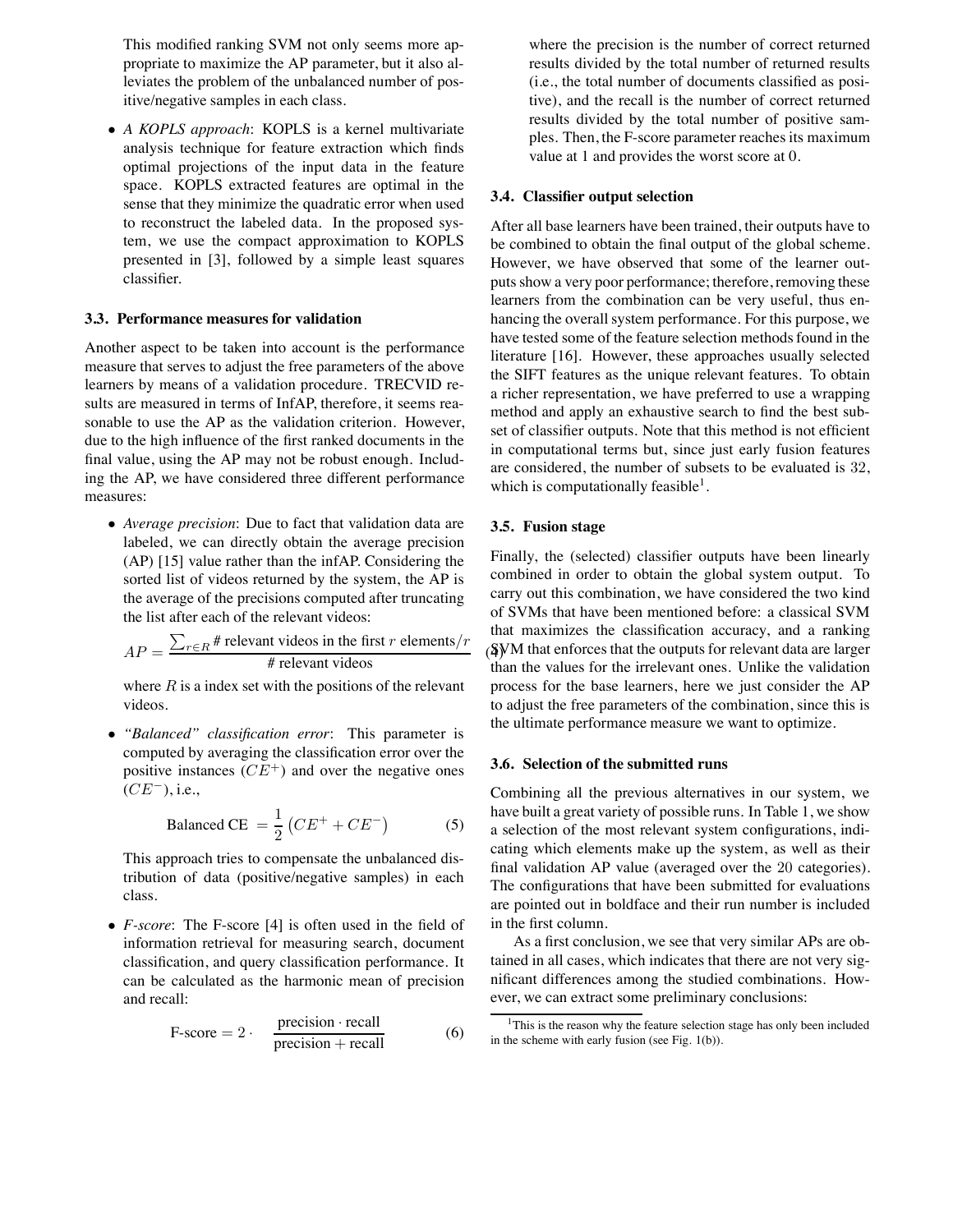| $#$ RUN          | $#$ conf.      | Keyframe Features | <b>Base learners</b>     | Validation method  | O.<br>F.E.     | Fusion method                | AP value |
|------------------|----------------|-------------------|--------------------------|--------------------|----------------|------------------------------|----------|
|                  | 1              | Late              | <b>SVM</b>               | AP                 | No             | <b>SVM</b>                   | 0.1202   |
|                  | $\overline{2}$ | Early             | <b>SVM</b>               | AP                 | No             | <b>SVM</b>                   | 0.1343   |
| 1                | 3              | <b>Early</b>      | <b>SVM</b>               | <b>AP</b>          | Yes            | <b>SVM</b>                   | 0.1545   |
|                  | 4              | Early             | <b>KOPLS</b>             | AP                 | N <sub>o</sub> | <b>SVM</b>                   | 0.1357   |
| $\mathbf{2}$     | 5              | Early             | <b>KOPLS</b>             | AP                 | <b>Yes</b>     | <b>SVM</b>                   | 0.1494   |
|                  | 6              | Early             | $\text{SVM}_\text{rank}$ | AP                 | N <sub>o</sub> | <b>SVM</b>                   | 0.0955   |
|                  | 7              | Early             | $\text{SVM}_\text{rank}$ | AP                 | Yes            | <b>SVM</b>                   | 0.1362   |
|                  | 8              | Early             | <b>SVM</b>               | <b>Balanced CE</b> | No             | <b>SVM</b>                   | 0.1235   |
|                  | 9              | Early             | <b>SVM</b>               | <b>Balanced CE</b> | Yes            | <b>SVM</b>                   | 0.1439   |
|                  | 10             | Early             | <b>SVM</b>               | F score            | No             | <b>SVM</b>                   | 0.1463   |
| $\boldsymbol{4}$ | 11             | Early             | <b>SVM</b>               | <b>F</b> score     | <b>Yes</b>     | <b>SVM</b>                   | 0.1596   |
|                  | 12             | Late              | <b>SVM</b>               | AP                 | N <sub>o</sub> | $SVM$ <sub>rank</sub>        | 0.1266   |
|                  | 13             | Early             | <b>SVM</b>               | AP                 | No             | $\text{SVM}_\text{rank}$     | 0.1395   |
|                  | 14             | Early             | <b>SVM</b>               | AP                 | Yes            | $\text{SVM}_\text{rank}$     | 0.1534   |
|                  | $15\,$         | Early             | <b>KOPLS</b>             | AP                 | No             | $SVM$ <sub>rank</sub>        | 0.0602   |
|                  | 16             | Early             | <b>KOPLS</b>             | AP                 | Yes            | $SVM$ <sub>rank</sub>        | 0.1278   |
|                  | 17             | Early             | $SVM_{\mathrm{rank}}$    | AP                 | No             | $\text{SVM}_\text{rank}$     | 0.1197   |
|                  | 18             | Early             | $\text{SVM}_\text{rank}$ | AP                 | Yes            | $SVM$ <sub>rank</sub>        | 0.1357   |
|                  | 19             | Early             | <b>SVM</b>               | <b>Balanced CE</b> | No             | $\text{SVM}_\text{rank}$     | 0.0382   |
|                  | $20\,$         | Early             | <b>SVM</b>               | <b>Balanced CE</b> | Yes            | $SVM_{\rm rank}$             | 0.1064   |
|                  | 21             | Early             | <b>SVM</b>               | F score            | No             | $SVM$ <sub>rank</sub>        | 0.1450   |
| 3                | 22             | <b>Early</b>      | <b>SVM</b>               | <b>F</b> score     | <b>Yes</b>     | $\textbf{SVM}_{\text{rank}}$ | 0.1591   |

**Table 1**. Validation AP values of the most relevant system configurations.

- *•* The early fusion architecture shows better performance than the late fusion scheme (compare configurations 1 *versus* 2 and 12 *versus* 13). This result suggests that combining some subsets of low level features can help to exploit the relations between these features, thus improving the final system performance. Besides, the early fusion scheme has an additional computational advantage, since it reduces the number of learners in the subsequent phases.
- *•* Removing the useless classifier outputs (i.e., applying the feature selection process) systematically improves system performance, what was to be expected due to the fact that an exhaustive wrapping search has been applied.
- *•* Using a classical SVM as the base classification machine is the best option in most cases (compare configurations 3 *versus* 5 and 7, or 14 *versus* 16 and 18); however, in the special case of the linear combination of the base classifier outputs, the modified ranking SVM outperforms the classical SVM in some cases (see configurations 1 and 2 *versus* 12 and 13).
- *•* The performance measure that is used in the validation of base learners also influences system performance, being the F-score and the balanced CE the ones that achieve the best and worst results, respectively.

To corroborate the above conclusions, we have selected the following four runs that were submitted for evaluation to TRECVID:

- *•* **RUN 1** (*"A UC3M 2 1"*): this is our baseline, which is characterized by including early fusion keyframe features, considering a set of classical SVMs validated with the AP parameter as classification learners, applying a feature selection process to remove the useless learner outputs, and employing a linear SVM to fuse the selected learner outputs.
- *•* **RUN 2** (*"A UC3M 4 2"*): this run has the same configuration as RUN 1, but KOPLS technology is used as the classification technology instead of a classical SVM.
- *•* **RUN 4** (*"A UC3M 15 4"*): this run also has the same configuration as the baseline, but now the F score as the validation criterion to adjust the SVM free parameters.
- *•* **RUN 3** (*"A UC3M 35 3"*): this run employs the same configuration as RUN 4, but the fused output is generated as a linear combination carried out with a ranking SVM.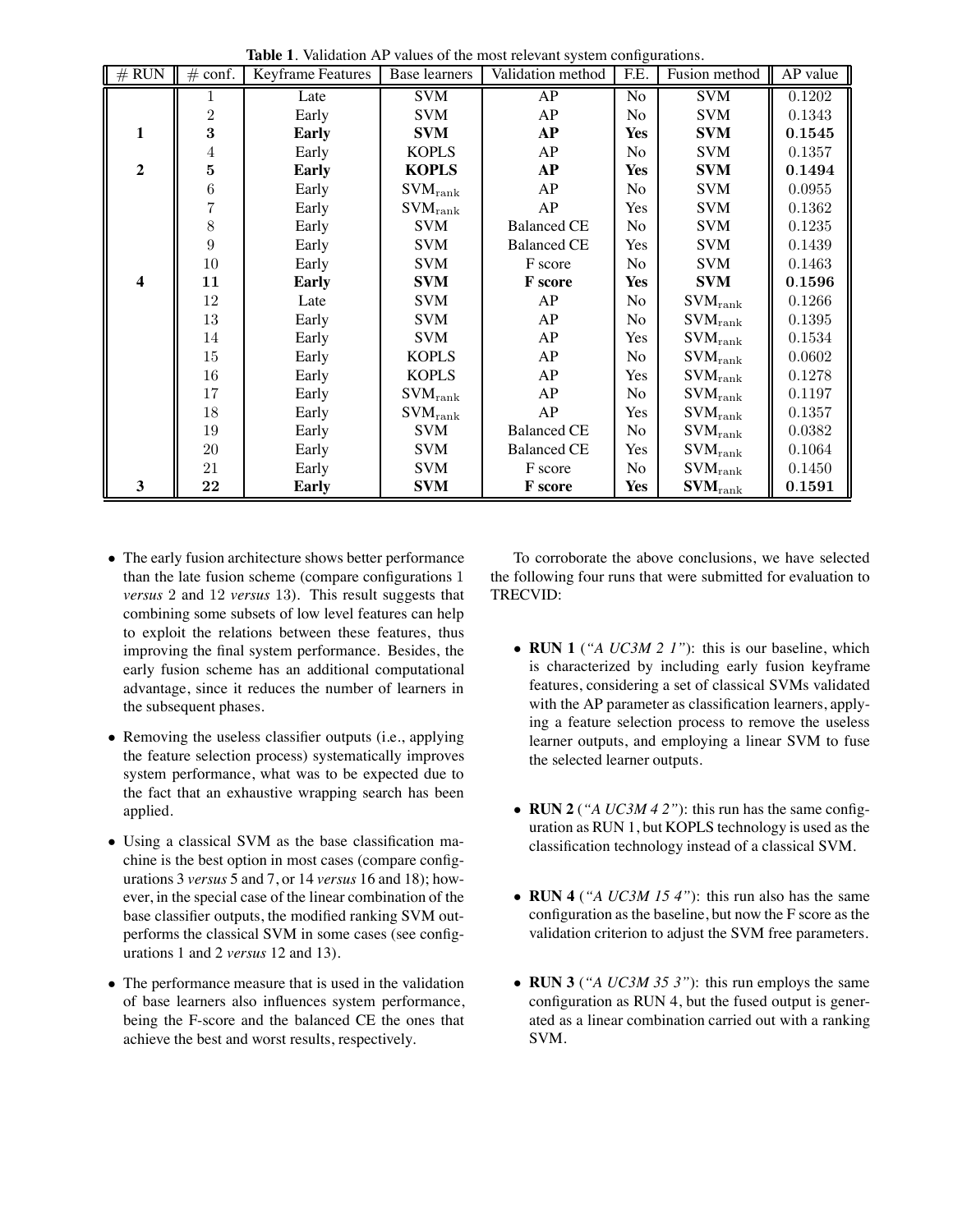

**Fig. 2**. Supervised Generative Model. Shaded circles represent observations from the images while white circles indicate hidden variables that need to be inferred.

# **3.7. Bag-of-words model: discriminative vs generative approaches**

Additionally, this year we wanted, to compare discriminative and generative approaches to the bag-of-words model. Since this model have shown great performance in several computer vision tasks, such as object detection and image classification, it is worth making special emphasis on its study. Hence, the last two submitted runs are associated to this kind of models, namely:

- *•* **RUN5** (*"A UC3M 50 5"*): this run tests the performance of a generative bag-of-words approach that models the spatial distribution of visual words along the visual documents.
- *•* **RUN6** (*"A UC3M 51 6"*): this run is associated to a basic discriminative bag-of-words model that uses a SVM over the histograms of visual words.

### **Generative Model for concept detection**

This approach tries to extend the well-known bag-of-words techniques in order to model the spatial distribution of visual words along a document. Bag-of-words models have shown great performance in several computer vision tasks, such as image classification or topic discovery. However, they do not take into account the spatial distribution of visual words in an image, thus, showing a strong limitation in their performance. Good examples of basic bag-of-words models can be found in the literature, such as the discriminative approaches in [17] and [18], and the well-known generative models *Probabilistic Latent Semantic Analysis* (PLSA) [19] and *Latent Dirichlet Allocation* (LDA) [20].

Since in the aforementioned models there are no constraints on the spatial position of the words (associated to keypoints in images), the distribution of topics along the visual words is often inaccurate. Consequently, the localization of specific topics in images is weak, thus unrealistically modelling semantic concepts.

This approach builds upon those works and proposes a generative model that considers a document as a set of interrelated regions that interact according to the image geometric layout. The objective of the model is to integrate local descriptors that have been found to be highly discriminative with global segmentations that depict the spatial structure of the documents. This implies the use of a prior segmentation step which, in our case, employs a simple and fast algorithm that is particularly configured to produce about 30-60 regions (oversegmentation). This configuration ensures that most of the regions do not contain pixels associated to more than one semantic object. Particularly, a Recursive Shortest Spanning Tree (RSST) [21], is employed to generate color-based segmentations for each of the images.

In Fig. 2, each document  $d$  is viewed as a mixture of latent topics z that model the occurrences of local visual words  $w$  at a predefined set of spatial locations  $s$ . Visual words  $w$ describe the local appearance of a local patch (texture and color) while the spatial location s basically denote which of the  $R$  regions a local patch belongs to. The spatial positions  $s$ are document-dependent and also generated by a term  $\alpha$  that provides interactions between regions. This approach allows one region to influence each others so topics spread along an image, thus producing more coherent classifications. In TRECVID 2009, the supervised version of the algorithm is employed so that an image label L*IMG* generates a Dirichlet prior distribution (with parameter  $\beta$ ) over the probabilities of topics given the document. A complete description of the generative model as well as the detailed formulation can be found in [22].

The generative model is used to compute a vector with the topic probabilities given a document. Then, this vector feeds a SVM that produces the final output of the detector.

#### **4. PERFORMANCE EVALUATION**

In this section we evaluate the performance of all six runs in terms of InfAP. To start with, Figure 4 illustrates the achieved InfAP averaged over the 20 high-level concepts. The best result, median and the 25% and 75% percentiles are also shown in the figure as a reference for comparison. Our submitted runs have achieved average InfAP values from 0.05 (run 6) to 0.091 (run 3), what places our designs in the second quartile of all TRECVID 2009 submitted runs.

As it was expected, runs generated with the general system architecture present better performance than runs 5 and 6, which only used bag-of-words models. However, the differences between run 6 and runs 1, 2, 3 and 4 are not very significant, what demonstrates that the main contribution to the good system performance is provided by the discriminative bag-of-words model.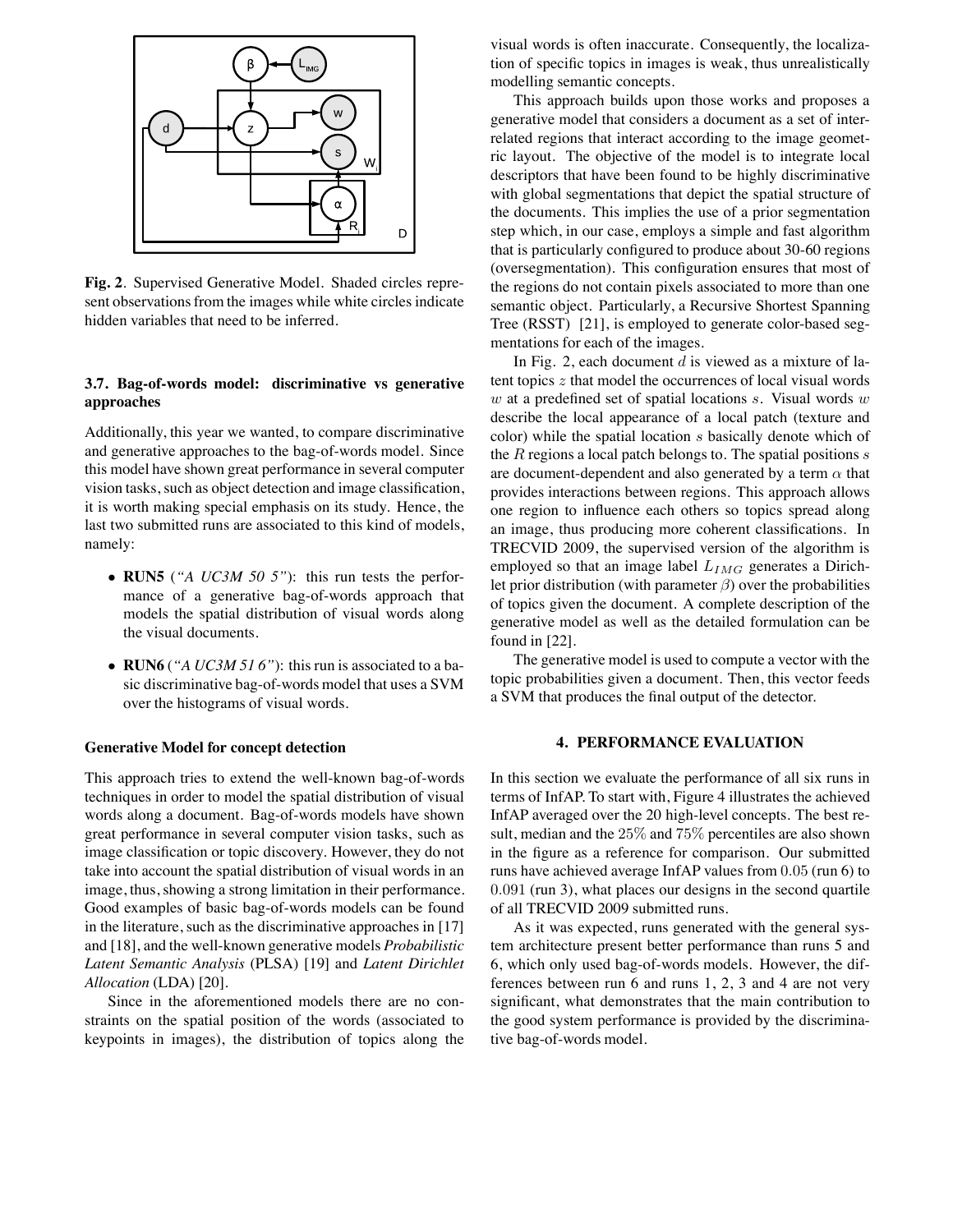

**Fig. 3**. Average InfAP of all our submitted runs. Results are shown in comparison with the best performing run, median, and 25% and 75% percentiles.

We cannot appreciate important differences among runs 1 to 4. When we analyze the results obtained in the different classes (see Figure 4), we observe that runs 1, 2, 3 and 4 obtain the best performances in 8, 5, 4 and 3 of the target classes, respectively. Furthermore, in categories such as *Classroom*, *Intersection*, *Doorway*, *Eating*, *Hand* or *Female*, some of our runs were above the 25% percentile. On the contrary, runs 5 and 6 which are just based on bag-of-words features, never got values over the 25% percentile.

Regarding the comparison between the bag-of-words models, it is noteworthy that the discriminative approach achieves better average performance than the generative one, a result that is consistent along most of the categories (see Fig. 4(b)). The rationale behind is that the generative model assumes independence between visual words: although it models the spatial distribution of words along a document, the probabilities of the visual words given the topics are fully factorized, what does not happen in the discriminative approach. In the latter case, the histograms can be considered as probability distributions, thus capturing inter-relations between words. However, since the complexity of the generative model is linear with the size of visual codebook, this model provides a dimensionality reduction of the inputs (from 1000 visual words to a maximum of 20 topics in our tests).

#### **5. CONCLUSIONS**

In this document we have presented the architecture of our system for high-level feature extraction, describing the involved modules and indicating which of them have been implemented so far. Experiments this year have been focused on analyzing different system configurations and comparing discriminative and generative approaches to the bag-of-words model.

Following the first line, we have submitted 4 runs, achieving in all cases performances close to TRECVID 25% percentile. To compare bag-of-words models we have submitted two additional runs, which achieved performances between the median and 25% percentile of all submitted runs.

The obtained results have pointed out the importance of including local features and the bag-of-words model in the global design. Hence, one of the main research lines for future participations in TRECVID will consist in experimenting with different parameters in the bag-of-words model (type of region detectors, visual descriptors), as well as testing different extensions (by means of advanced discriminative and generative models).

The classification technologies, validation parameters, and fusion schemes, play also an important role; however, using classical SVMs that are validated with the AP parameter, and fusing their outputs with a linear SVM not only provided a simple system configuration but also an accurate solution.

# **6. REFERENCES**

- [1] B. Schölkopf and A. J. Smola, *Learning with Kernels*, MIT Press, Cambridge, MA, 2002.
- [2] Y .Cao, J. Xu, T. Y.Liu, H. Li, Y. Huang, and H. W. Hon, "Adapting ranking SVM to document retrieval," in *SI-GIR '06: Proceedings of the 29th annual international ACM SIGIR conference on Research and development in information retrieval*, New York, NY, USA, 2006, pp. 186–193, ACM.
- [3] J. Arenas-García, K. B. Petersen, and L. K. Hansen, "Sparse kernel orthonormalized pls for feature extraction in large data sets," in *Advances in Neural Information Processing Systems 19*, MIT press, Ed., Cambridge, MA, 2007.
- [4] C. J. Van Rijsbergen, *Information Retrieval*, Butterworth-Heinemann, Newton, MA, USA, 1979.
- [5] H. Stögbauer, A. Kraskov, S. A. Astakhov, and P. Grassberger, "Least-dependent-component analysis based on mutual information," *Phys. Rev. E*, vol. 70, no. 6, pp. 066123, Dec 2004.
- [6] J. M. Martinez, "Overview of the MPEG-7 Standard, v 10.0," *ISO/IEC JTC1/SC29/WG11 N4674*, Jeju, Mar. 2002.
- [7] J. Huang, S. R. Kumar, M. Mitra, W. Zhu, and R. Zabih, "Image indexing using color correlograms," p. 762, 1997.
- [8] R. M. Haralick, K. Shanmugam, and I. Dinstein, "Textural features for image classification," *Systems, Man and Cybernetics, IEEE Transactions on*, vol. 3, no. 6, pp. 610–621, 1973.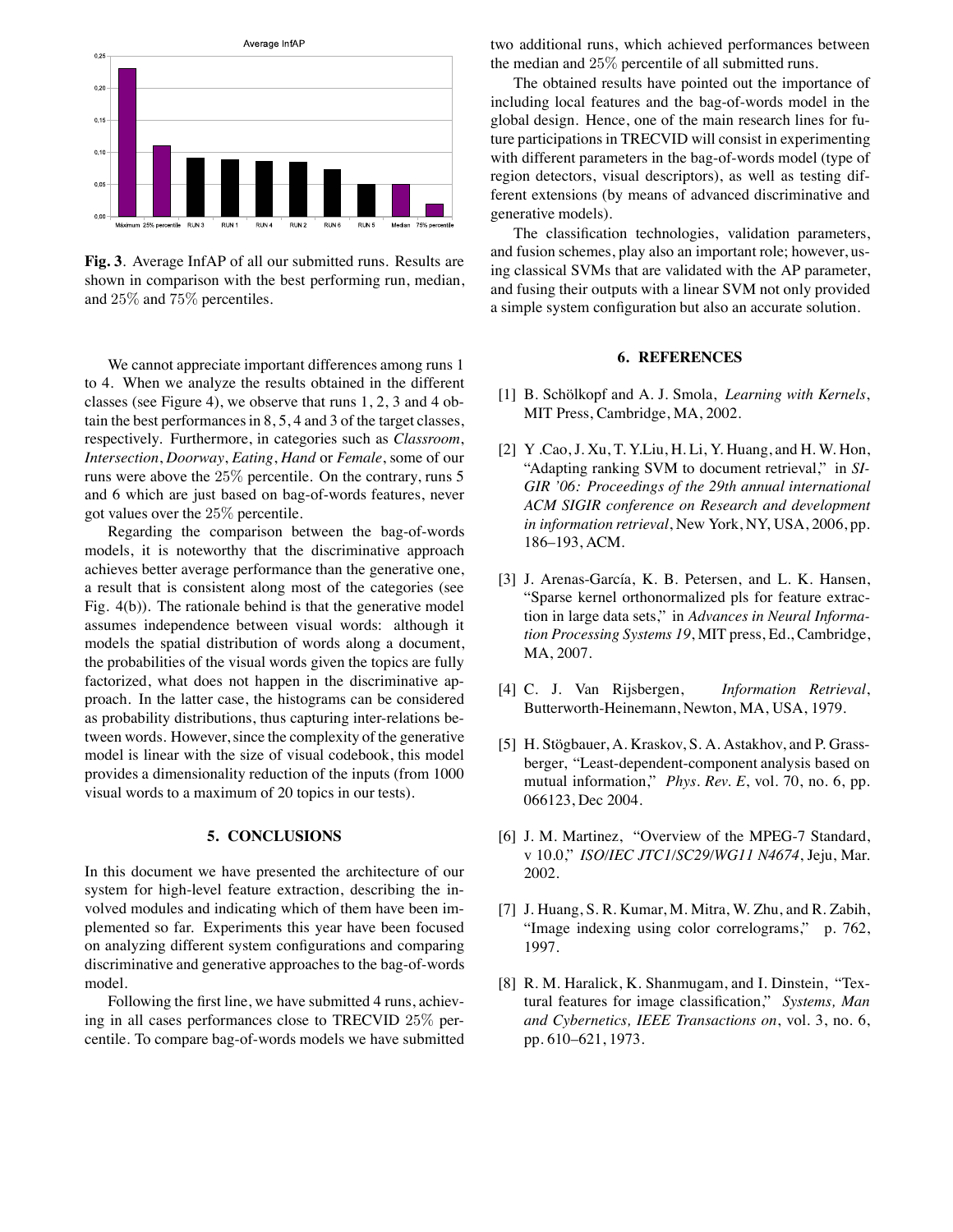- [9] B. S. Manjunath and W.Y. Ma, "Texture features for browsing and retrieval of image data," *IEEE Transactions on Pattern Analysis and Machine Intelligence (PAMI - Special issue on Digital Libraries)*, vol. 18, no. 8, pp. 837–42, Aug 1996.
- [10] K. Mikolajczyk, T. Tuytelaars, C. Schmid, A. Zisserman, J. Matas, F. Schaffalitzky, T. Kadir, and L. Van Gool, "A comparison of affine region detectors," *International Journal of Computer Vision*, vol. 65, no. 1/2, pp. 43–72, 2005.
- [11] D. G. Lowe, "Distinctive image features from scaleinvariant keypoints," *International Journal of Computer Vision*, vol. 60, pp. 91–110, 2004.
- [12] G. Bradski, "The OpenCV Library," *Dr. Dobb's Journal of Software Tools*, 2000.
- [13] C. Chang and C. Lin, "LIBSVM: a library for Support Vector Machines," 2001, Software available at http://www.csie.ntu.edu.tw/˜cjlin/libsvm.
- [14] R. Herbrichv, T. Graepel, and K. Obermayer, "Large margin rank boundaries for ordinal regression," in *Advances in Large Margin Classifiers*, A.J. Smola, P.L. Bartlett, B. Schölkopf, and D. Schuurmans, Eds., Cambridge, MA, 2000, pp. 115–132, MIT Press.
- [15] C. Buckley and E. M. Voorhees, "Evaluating evaluation measure stability," in *In Proc. 23rd Annual Intl. ACM SIGIR Conf. on Research and Development in Information Retrieval*, ACM press, Ed., 2000, pp. 33–40.
- [16] I. Guyon and A. Elisseeff, "An introduction to variable and feature selection," *Journal Machine Learning Resource*, vol. 3, pp. 1157–1182, 2003.
- [17] C. Wallraven, B. Caputo, and A. Graf, "Recognition with local features: the kernel recipe," in *IEEE International Conference on Computer Vision*, Oct. 2003, pp. 257–264 vol.1.
- [18] K. Grauman and T. Darrell, "The pyramid match kernel: discriminative classification with sets of image features," in *IEEE International Conference on Computer Vision*, Oct. 2005, vol. 2, pp. 1458–1465 Vol. 2.
- [19] T. Hofmann, "Unsupervised learning by Probabilistic Latent Semantic Analysis," *Machine Learning*, vol. 42, no. 1/2, pp. 177–196, 2001.
- [20] D. M. Blei, A. Y. Ng, M. I. Jordan, and J. Lafferty, "Latent Dirichlet Allocation," *Journal of Machine Learning Research*, vol. 3, pp. 2003, 2003.
- [21] S. H. Kwok and A. G. Constantinides, "A fast recursive shortest spanning tree for image segmentation and edge detection," *IEEE Transactions on Image Processing*, vol. 6, no. 2, pp. 328–332, Feb 1997.

[22] I. González-Díaz, D. García-García, and F. Díaz de María, "A spatially aware generative model for image classification, topic discovery and segmentation," in *IEEE International Conference on Image Processing, 2009. (ICIP'09).*, 2009.